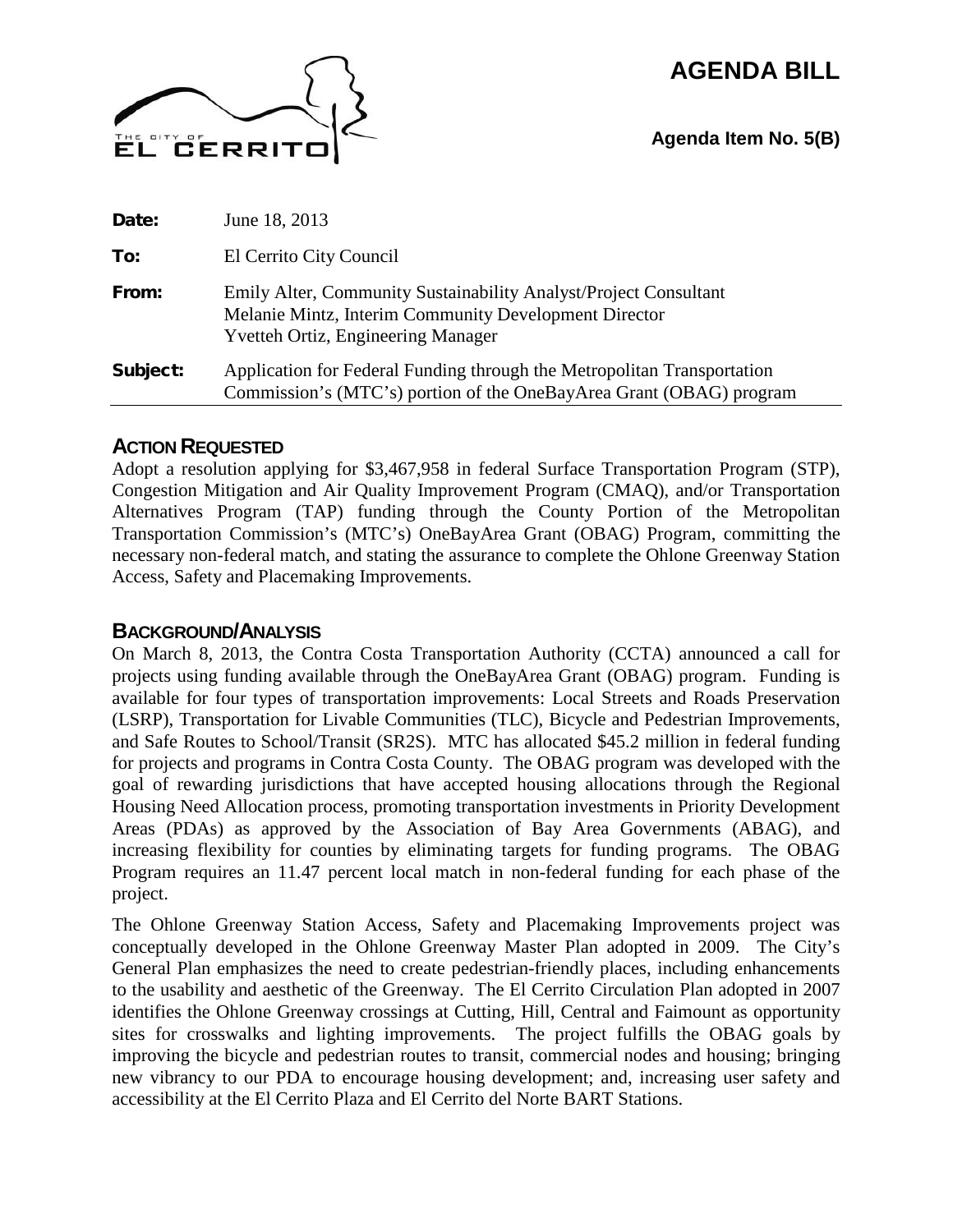..

The project is located along the Fairmount to Central Avenue and Hill to Cutting Boulevard blocks of the Ohlone Greenway, parallel to the City's San Pablo A venue Priority Development Area. The project will improve and widen the Greenway through the two BART stations, install two new crosswalks, upgrade three existing crosswalks, formalize clear pedestrian desire lines, and establish "high use pedestrian zones" with new striping, special pavement and improved signage at all the crosswalks. The project will also add a crosswalk, convert a lane to right-only and add a pedestrian bulb-out at the entrance to Safeway to increase pedestrian safety and reduce congestion associated with Safeway's entrance. The project is designed to tie-in to onsite pedestrian improvements to take place at Safeway. Placemaking elements such as native landscaping, seating and lighting will also be included to increase the sense of connectivity to the rest of the Greenway and establish a strong sense of place at these transportation gateways to the community. Finally, as a part of this project the existing Ohlone Greenway surveillance system will be upgraded and expanded between the two BART Stations to improve security. Staff has been working closely with BART and concept plans are in keeping with BART's station improvement goals. The proposed improvements, as included in the grant application, are shown in Exhibit A.

The estimated cost for planning, design and construction of the Ohlone Greenway Station Access, Safety and Placemaking Improvements project is \$3,917,934. On April 10<sup>th</sup>, BART committed to providing \$300,000 in local match funding for the project via their letter of support for the project. The \$149,387 required additional match funding will be provided through the previously adopted Capital Improvement Project *Ohlone Greenway Improvements between Hill and Blake* funded by Safeway's Park-in-Lieu contribution. In April, staff submitted to the CCTA an OBAG grant application for the remaining \$3,468,547. The CCTA Technical Coordinating Committee (TCC) and Planning Committees have approved the application for an award in this amount, but receipt of the grant is dependent upon CCTA Board approval on June 19<sup>th</sup> before final recommendation to MTC.

## **FINANCIAL CONSIDERATIONS**

The federal funds from the County's Portion of MTC's OBAG Program will be in the amount of \$3,468,547. The required 11.47 percent local match of \$449,387 will be provided by BART and through the Ohlone Greenway Improvements between Hill and Blake Capital Improvement Project Safeway Park-in-Lieu contribution.

Reviewed by

Scott Hanin, City Manager

Attachments:

- 1. Grant Application Exhibit  $A$  Proposed Improvements
- 2. Resolution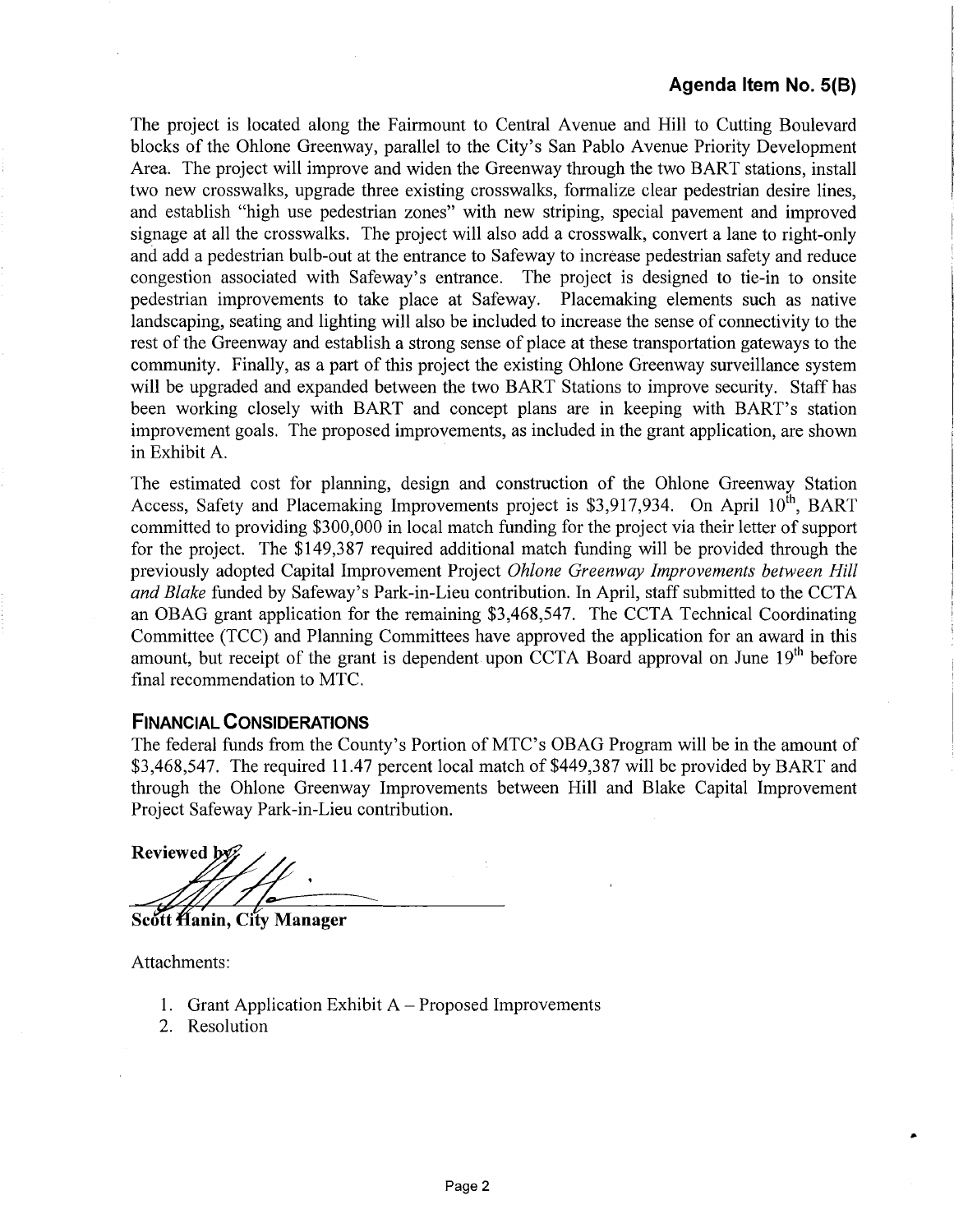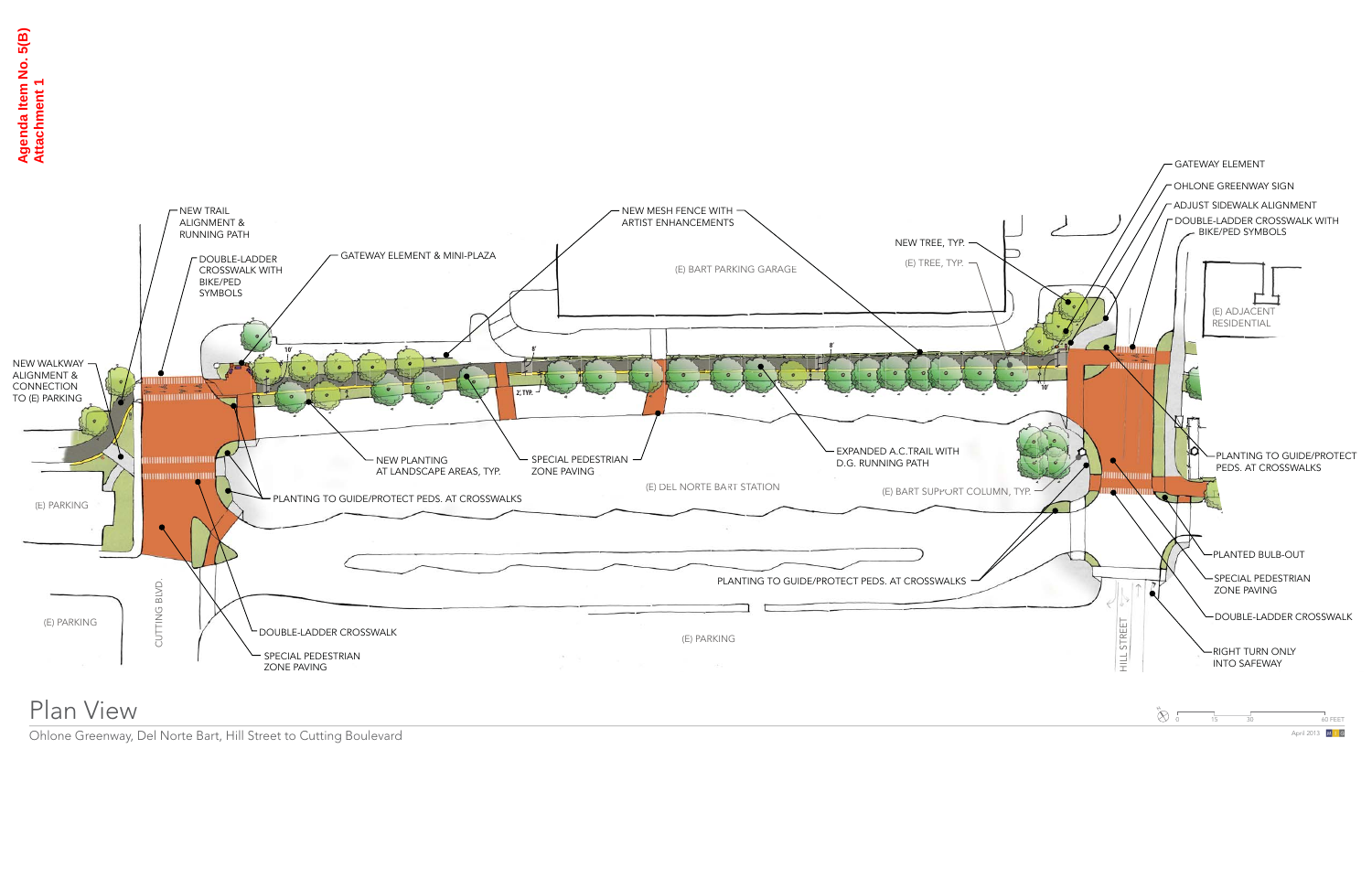

Ohlone Greenway, Fairmount Avenue to Central Avenue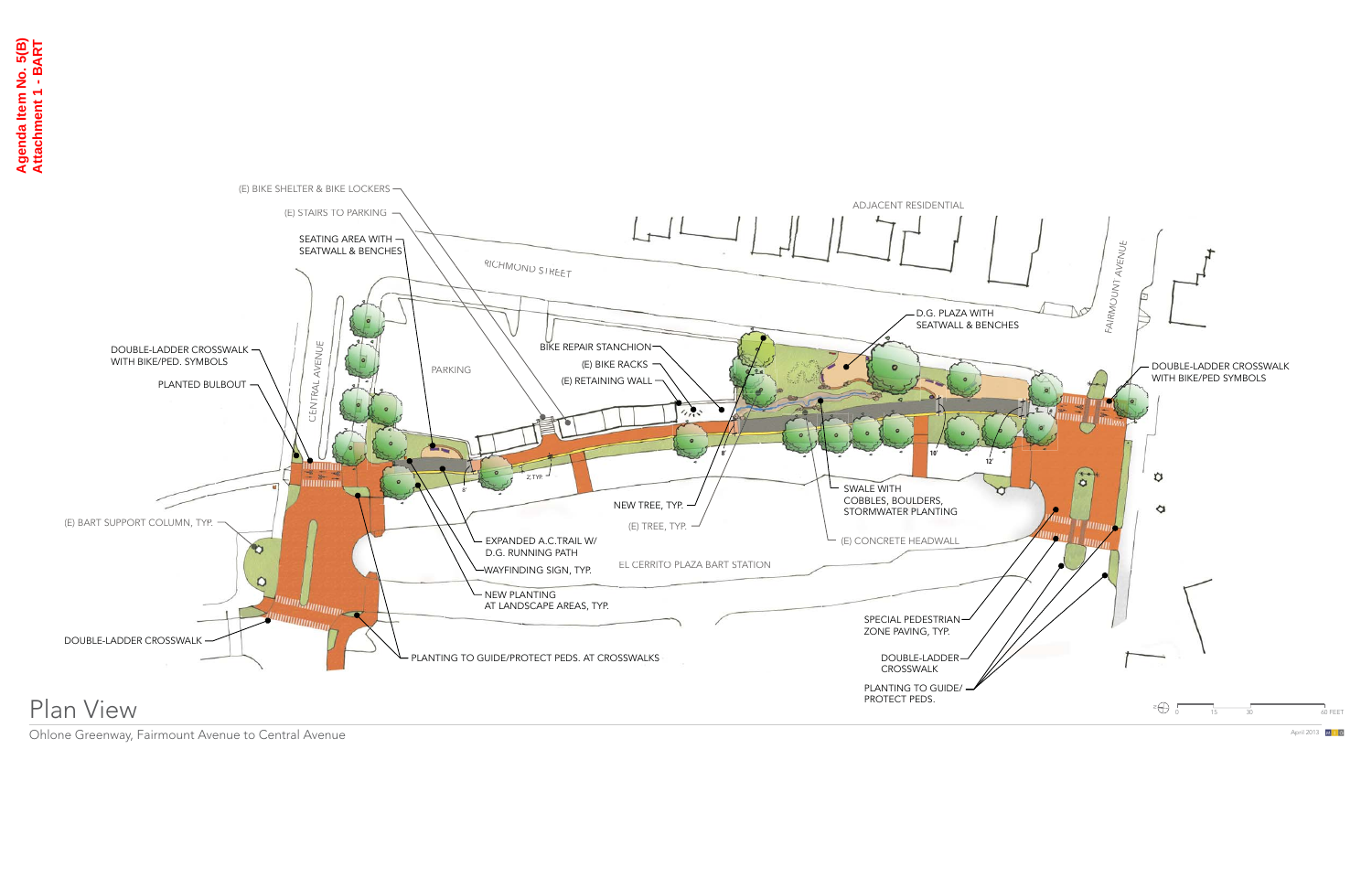### RESOLUTION 2013-XX

## RESOLUTION OF THE CITY COUNCIL OF THE CITY OF EL CERRITO TO AUTHORIZING THE FILING OF AN APPLICATION FOR FUNDING ASSIGNED TO MTC, COMMITTING ANY NECESSARY MATCHING FUNDS AND STATING THE ASSURANCE TO COMPLETE THE PROJECT

WHEREAS, the City of El Cerrito (herein referred to as APPLICANT) is submitting an application to the Metropolitan Transportation Commission (MTC) for \$3,467,958 in funding assigned to MTC for programming discretion, including but not limited to federal funding administered by the Federal Highway Administration (FHWA) such as Surface Transportation Program (STP) funding, Congestion Mitigation and Air Quality Improvement (CMAQ) funding and/or Transportation Alternatives (TA) funding (herein collectively referred to as REGIONAL DISCRETIONARY FUNDING) for the Ohlone Greenway Station Access, Safety and Placemaking Improvements (herein referred to as PROJECT) for the OneBayArea Grant Program (herein referred to as PROGRAM); and

WHEREAS, the Moving Ahead for Progress in the  $21<sup>st</sup>$  Century Act (Public Law 112-141, July 6, 2012) and any extensions or successor legislation for continued funding (collectively, MAP 21) authorize various federal funding programs including, but not limited to the STP (23 U.S.C. § 133), the CMAQ (23 U.S.C. § 149) and the TA (23 U.S.C. § 213); and

WHEREAS, state statutes, including California Streets and Highways Code 182.6 and 182.7 provide various funding programs for the programming discretion of the Metropolitan Planning Organization (MPO) and the Regional Transportation Planning Agency (RTPA); and

WHEREAS, pursuant to MAP-21, and any regulations promulgated thereunder, eligible project sponsors wishing to receive federal funds for a project shall submit an application first with the appropriate MPO for review and inclusion in the MPO's Transportation Improvement Program (TIP); and

WHEREAS, MTC is the MPO and RTPA for the nine counties of the San Francisco Bay region; and

WHEREAS**,** MTC has adopted a Regional Project Funding Delivery Policy (MTC Resolution No. 3606, revised) that sets out procedures governing the application and use of federal funds; and

WHEREAS, APPLICANT is an eligible sponsor for REGIONAL DISCRETIONARY FUNDING; and

WHEREAS, as part of the application for REGIONAL DISCRETIONARY FUNDING, MTC requires a resolution adopted by the responsible implementing agency stating the following:

- 1. The commitment of any required matching funds;
- 2. That the sponsor understands that the REGIONAL DISCRETIONARY FUNDING is fixed at the programmed amount, and therefore any cost increase cannot be expected to be funded with additional REGIONAL DISCRETIONARY FUNDING;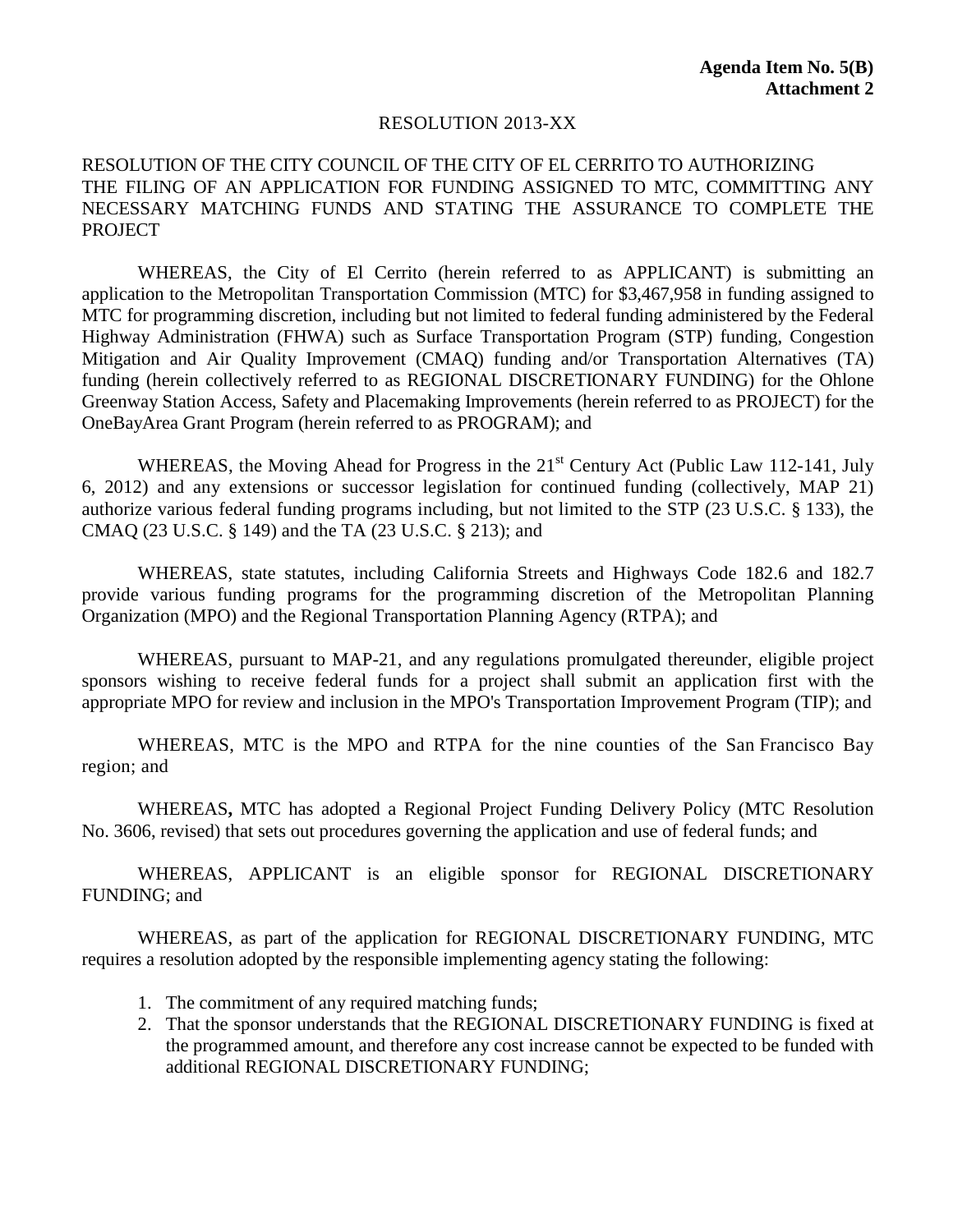- 3. That the project will comply with the procedures, delivery milestones and funding deadlines specified in the Regional Project Funding Delivery Policy (MTC Resolution No. 3606, revised); and
- 4. The assurance of the sponsor to complete the project as described in the application, subject to environmental clearance, and if approved, as included in MTC's federal Transportation Improvement Program (TIP); and
- 5. That the project will comply with all project-specific requirements as set forth in the PROGRAM; and
- 6. That the project (transit only) will comply with MTC Resolution No. 3866, revised, which sets forth the requirements of MTC's Transit Coordination Implementation Plan to more efficiently deliver transit projects in the region.

NOW THEREFORE, BE IT RESOLVED by the City Council of the City of El Cerrito that the APPLICANT is hereby authorized to execute and file an application for funding for the PROJECT for REGIONAL DISCRETIONARY FUNDING under MAP-21 for continued funding.

BE IT FURTHER RESOLVED that this resolution affirms the APPLICANT'S statement of the following:

- 1. APPLICANT will provide any required matching funds;
- 2. APPLICANT understands that the REGIONAL DISCRETIONARY FUNDING for the project is fixed at the MTC approved programmed amount, and that any cost increases must be funded by the APPLICANT from other funds, and that APPLICANT does not expect any cost increases to be funded with additional REGIONAL DISCRETIONARY FUNDING;
- 3. APPLICANT understands the funding deadlines associated with these funds and will comply with the provisions and requirements of the Regional Project Funding Delivery Policy (MTC Resolution No. 3606, revised) and APPLICANT has, and will retain the expertise, knowledge and resources necessary to deliver federally-funded transportation projects, and has assigned, and will maintain a single point of contact for all FHWAfunded transportation projects to coordinate within the agency and with the respective Congestion Management Agency (CMA), MTC, Caltrans and FHWA on all communications, inquires or issues that may arise during the federal programming and delivery process for all FHWA-funded transportation projects implemented by APPLICANT;
- 4. PROJECT will be implemented as described in the complete application and in this resolution, subject to environmental clearance, and, if approved, for the amount approved by MTC and programmed in the federal TIP;
- 5. APPLICANT and the PROJECT will comply with the requirements as set forth in MTC programming guidelines and project selection procedures for the PROGRAM; and
- 6. APPLICANT (for a transit project only) agrees to comply with the requirements of MTC's Transit Coordination Implementation Plan as set forth in MTC Resolution 3866, revised.

BE IT FURTHER RESOLVED that the APPLICANT is an eligible sponsor of REGIONAL DISCRETIONARY FUNDING funded projects.